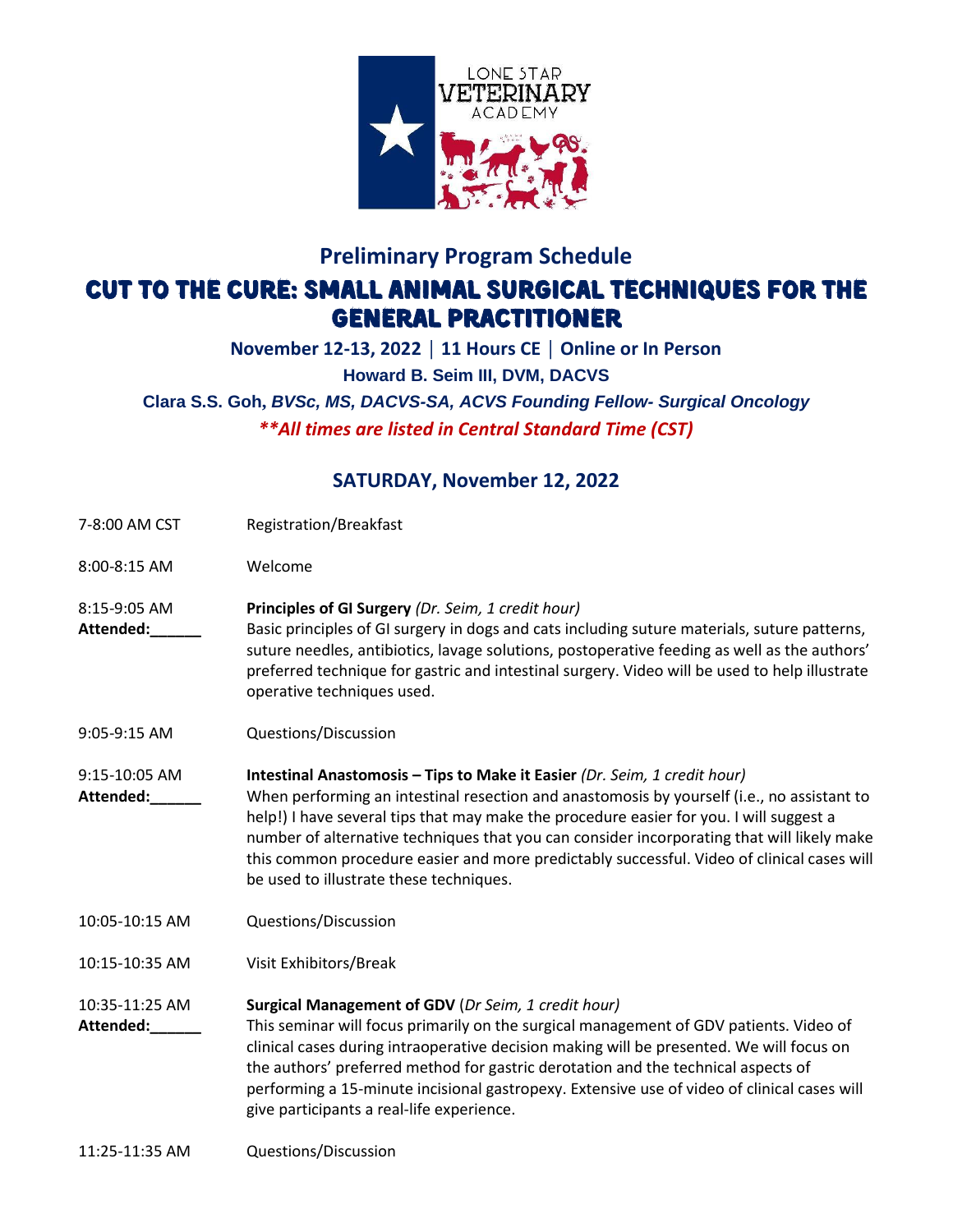| 11:35 AM -12 PM<br>Attended: | The Four-Ligature Splenectomy (Dr. Seim, 0.5 credit hours)<br>Years ago the anatomist suggested that in order to safely remove the spleen the left<br>gastroepiploic artery and vein must be preserved or the gastric blood supply would be put<br>at risk. We now know this is not true! I will suggest a way to use this new anatomic<br>information to safely remove the spleen in a non-GDV patient with 4 (maybe 5) ligations.<br>We will then utilize this new knowledge of anatomy to develop a 'plan' to rapidly and<br>safely remove the spleen in a dog that is bleeding to death! |
|------------------------------|----------------------------------------------------------------------------------------------------------------------------------------------------------------------------------------------------------------------------------------------------------------------------------------------------------------------------------------------------------------------------------------------------------------------------------------------------------------------------------------------------------------------------------------------------------------------------------------------|
| 12-12:10 PM                  | Questions/Discussion                                                                                                                                                                                                                                                                                                                                                                                                                                                                                                                                                                         |
| 12:10-12:20 PM               | <b>Break</b>                                                                                                                                                                                                                                                                                                                                                                                                                                                                                                                                                                                 |
| 12:20-1:20 PM<br>Vetz Petz   | Lunch and Learn - Bonus one-hour free CE Sponsored by Antinol!<br>Join Vetz Petz and Antinol as we review diagnosis and management of canine and feline<br>arthritis                                                                                                                                                                                                                                                                                                                                                                                                                         |
| 1:20-1:40 PM                 | Visit Exhibitors/Break                                                                                                                                                                                                                                                                                                                                                                                                                                                                                                                                                                       |
| 1:40-2:30 PM<br>Attended:    | Surgical Management of Abdominal Trauma (Dr. Seim, 1 credit hour)<br>This session is designed to expose participants to a typical case of abdominal trauma. A<br>brief description of the case history and initial work-up will be presented; however, the<br>lecture will focus on the 'surgical' management. Participants will be encouraged to<br>consider how they might manage the case, then the instructor will show how the case<br>was ultimately managed. Videotape of a trauma case will be used to illustrate all<br>techniques.                                                 |
| 2:30-2:40 PM                 | Questions                                                                                                                                                                                                                                                                                                                                                                                                                                                                                                                                                                                    |
| 2:40-3:05 PM<br>Attended:    | Wound Management Secrets (Dr. Seim, 0.5 credit hours)<br>Think of the most difficult location to bandage a woundthis seminar will suggest a<br>method of how you can 'bandage that wound'! Alsocan you force a wound to continue<br>to contractoh yes you can! Videotape of these selected 'secrets' to facilitate wound<br>management will be discussed.                                                                                                                                                                                                                                    |
| 3:05-3:15 PM                 | Questions                                                                                                                                                                                                                                                                                                                                                                                                                                                                                                                                                                                    |
| 3:15-3:30 PM                 | Visit Exhibitors/Break                                                                                                                                                                                                                                                                                                                                                                                                                                                                                                                                                                       |
| 3:30-4:20 PM<br>Attended:    | The Orthopedic Exam: How to be Efficient but Thorough (Dr. Goh, 1 credit hour)<br>One of the greatest challenges of the orthopedic examination is confident localization of<br>lameness. This session focuses on visual and manual tips that help with more efficient<br>localization through the gait evaluation, standing and manipulative portions of the<br>orthopedic exam.                                                                                                                                                                                                             |
| 4:20-4:30 PM                 | Questions/Discussion/Conclude for the Day                                                                                                                                                                                                                                                                                                                                                                                                                                                                                                                                                    |
| 4:30-6:30 PM                 | Reception! Included for all attendees. Family and friends welcome with a reception<br>ticket - available for purchase at the LSVA check-in desk.                                                                                                                                                                                                                                                                                                                                                                                                                                             |